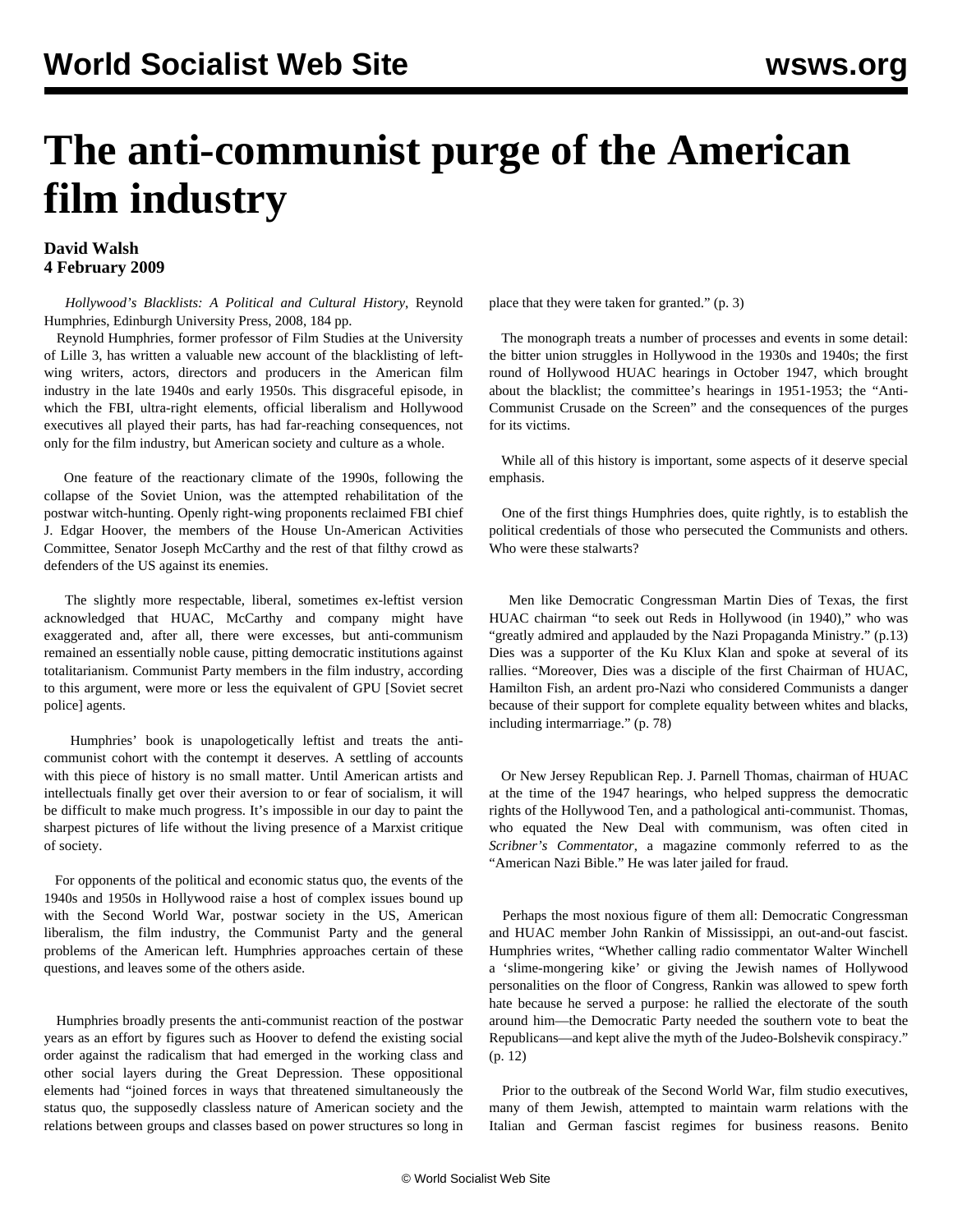Mussolini's son, Vittorio, spent some time in Hollywood; producer Hal Roach hoped the younger Mussolini would take part in a new production company. The latter was already a contributor to the press empire of rightwinger William Randolph Hearst.

 MGM's Irving Thalberg returned from a visit to Germany in 1934 and declared "Hitler and Hitlerism will pass; the Jews will still be there," while admitting that "a lot of Jews will lose their lives." (p.15)

 "After Hitler annexed Austria in 1938," notes Humphries, "Fox, Paramount and MGM (all of whose bosses were Jewish) not only maintained their offices in that country but dismissed Jewish executives and employees in Vienna in order to appease Hitler." (pp. 15-16)

 So much for the democratic sensibilities of the American ruling elite and the Hollywood studios and their later claims to be resisting "communist despotism."

 Humphries lays considerable stress on the labor struggles in the film industry in the 1930s and the immediate postwar years.

 Screenwriters and actors began their union organizing efforts in the midst of the Depression. One of the catalysts was the attempt by the studios to cut wages by 50 percent in March 1933, the week of Roosevelt's inauguration. Meanwhile executives lived high off the hog; Samuel Goldywn was reputed to have bet \$50,000 on a single card.

 Screenwriters were the most consistently left-wing element in Hollywood, and a continual thorn in the side of the studios. The Screen Writers Guild was first established in 1933, with a number of present or future Communist Party members among its founders. Obstructions placed in its path by the employers, including the blacklisting of SWG members and the setting up of a rival, right-wing group, prevented the guild's full recognition until 1941.

 In a chapter entitled "Hollywood Strikes, the Right Strikes Back," Humphries details "the prolonged and violent strikes that shook Warner Brothers in 1945 and 1946 and the consequent right-wing backlash within the industry (and beyond)." (p. 62)

 The strikes pitted backlot workers under the general leadership of the Conference of Studio Unions (CSU), an effort to create an industrial union in Hollywood, whose president was Herbert Sorrell, a left-winger, against Warners. The first strike lasted from March to October 1945, and faced the bitter opposition of the studios, the authorities and the gangster leadership of rival union IATSE (International Alliance of Theatrical Stage Employees), backed by goons and strike-breakers. As well, because of its policing of the wartime no-strike pledge, the Communist Party opposed the strike (although the walkout had the sympathy of many CP members).

 Humphries notes: "The strike of 1945 ended in a stalemate, but everything pointed to it starting up again so that the CSU would be eliminated in favor of the IATSE." (p. 68)

 According to Robert Kenny, former attorney general of California, "the producers and the IATSE had decided by September 1946 to crush the CSU." (p.68) The collaboration of the anti-communist IATSE leadership and the studio moguls led "to the break-up of the CSU by the end of 1946 and to HUAC coming to Hollywood in 1947." (p. 65)

 As that final comment indicates, the labor struggles in Hollywood always had strong political overtones. As much as the studios prized their profits, powerful elements in the state and intelligence apparatus never lost sight of the ideological issues at stake. Having smashed radical unionism in the film industry, these reactionary elements, whose anticommunism "was soon to be made official policy" (p.71), turned their attention to purging left-wing writers, actors and directors.

 Any account of the 1947 HUAC hearings makes for inevitably distressing reading. The infamous conduct of committee chairman Thomas and his fellow witch-hunters, caught on newsreel, who berated, abused and shrieked at the "hostile" witnesses, the so-called Hollywood Ten, all CP members or supporters, captures the poisonous and authoritarian character of the entire project.

 "Are you now or have you ever been a member of the Communist Party?" a question that now lives in infamy, was put to the hostile witnesses. The party, of course, was an entirely legal political organization at the time.

 Writer Lester Cole was asked if he belonged to the Screen Writers Guild. When Cole began to reply, "I'd be very happy to answer that question. I believe the reason the question is being asked…," and Thomas "started banging the table with his gavel and shouting 'No!' *Hollywood on Trial* [a documentary about the witch-hunts] shows that he wielded his gavel to the accompaniment of 'no' thirteen times." (p. 87)

 Humphries observes that while the FBI had a long list of suspected CP members in Hollywood, HUAC chose its victims with an eye to appealing to the worst instincts of the population: "Most of the Ten were Jews. None had a war record; after all, berating a war hero wearing his medals for the occasion would not go down well with the public." (p. 82)

 The anti-communist purges should be placed in their broad historical setting, the condition of American capitalism at the end of the war as it pursued its geopolitical interests at home and abroad. US imperialism emerged from the war as the dominant world power. As it launched the attempt to "contain" communism internationally, it needed as well to decapitate workers politically at home and make certain that they would not threaten its global designs.

 Unable to drive the working population, with its newfound confidence, back to Depression conditions, the ruling elite did the next best thing: it reinforced the grip of the anti-communist AFL-CIO union bureaucracies and helped keep the labor movement subordinate to the Democratic Party and bourgeois politics generally.

 A rapid transformation of the domestic political situation took place, as we have previously noted, "within a matter of months in 1947-48. Whereas the prospects for third-party candidate and former vice president Henry Wallace, who received the support of the American Stalinists, seemed relatively propitious when he began considering running for president in 1947, his campaign had virtually collapsed by the following summer. The American political and media establishment's anticommunist campaign had shifted into full gear." (See —[Arthur Miller,](/en/articles/2005/feb2005/mill-f21.shtml) [an American playwright](/en/articles/2005/feb2005/mill-f21.shtml) 21 February 2005)

 The exigencies of the new situation in 1947 brought about a change in the attitude of the FBI's Hoover toward HUAC's operations. Whereas he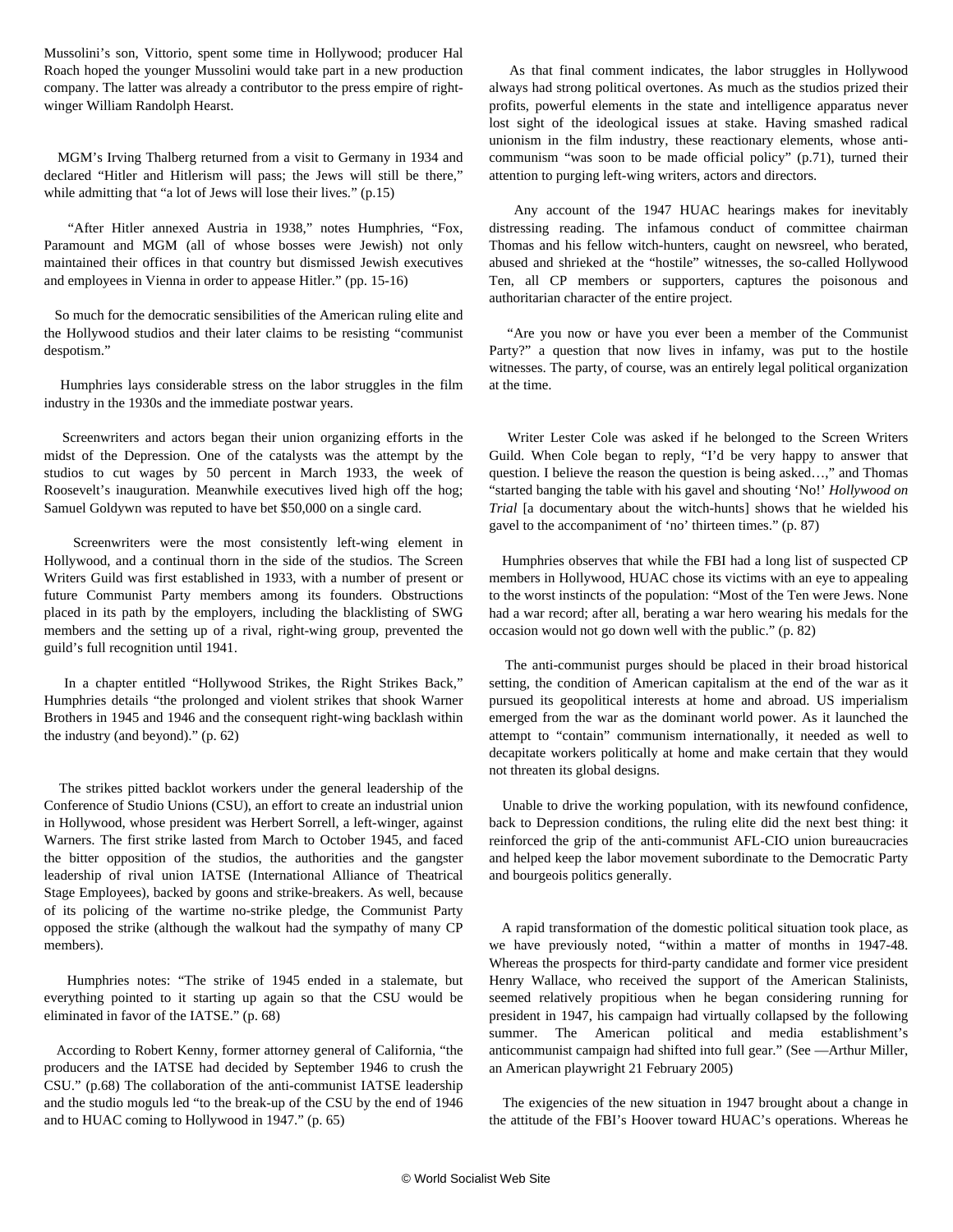had previously resisted cooperating directly with the committee, for his own reasons, now—Humphries remarks—"Hoover's conviction of the need to expose Communism in Hollywood led him to change his mind and to leak his information [on CP members in the film industry, gathered through break-ins of the party's offices] covertly—and illegally—to HUAC Chairman J. Parnell Thomas and [HUAC Chief Investigator] Robert Stripling." (p.80)

 Immense political pressure was brought to bear on those Hollywood liberals and lefts who initially stood up against the HUAC hearings. Twenty-nine figures in the motion picture industry, supporters of the Committee for the First Amendment, attended the sessions in Washington, the most famous of them being Humphrey Bogart. The CFA was founded by directors John Huston and William Wyler, writer Philip Dunne and actor Alexander Knox.

 The CFA came under attack by right-wing journalists, including film industry shills such as gossip columnist Hedda Hopper; the group was denounced on the floor of the House of Representatives by Mississippi's Rankin. Humphries notes, "The verbal violence of the Hearings had unnerved the CFA." (p.95) Politically ill-equipped, and not feeling mass support behind them, the Hollywood liberals folded their tent.

 On November 25, 1947, the day after the Hollywood Ten were cited for contempt of Congress, for refusing to answer HUAC's questions, leading studio executives and their lawyers met at the Waldorf-Astoria in New York and issued their statement launching the blacklist. They promised to discharge or suspend any of the Ten "until such time as he is acquitted or has purged himself of contempt and declares under oath that he is not a Communist" and, furthermore, the studio executives pledged not to "knowingly employ a Communist or a member of any party or group which advocates the overthrow of the government of the United States by force or by illegal or unconstitutional methods."

 Establishment liberals, like the members of the Americans for Democratic Action (ADA), solidarized themselves with the witch-hunt, only requesting that it be done somewhat less heavy-handedly. An open letter from the ADA to HUAC's Thomas in October 1947, for example, argued, "Reckless attacks on liberals committed by the House Committee on Un-American Activities in the past have repeatedly strengthened the hand of communist agents." (pp. 98-99)

 The various unions in Hollywood, once they were rid of left-wingers, fell in line with the anti-communist offensive, including, shamefully, the Screen Writers Guild. One Hollywood newspaper reported on December 24, 1947: "Full support and cooperation in meeting and solving the communist menace in movie studios has been pledged a producers' committee by AFL [American Federation of Labor] studio unions." (p. 99)

 By the time the second round of HUAC hearings began in March 1951, the political situation was even more unfavorable. The anti-communist hysteria had only increased in intensity in response to the Soviet Union's explosion of an atomic bomb, the taking of power in China by Mao's forces and the eruption of the Korean War.

 Summing up those years, Humphries writes, "Politically and ideologically the Republican Right succeeded in sewing up America in general and Hollywood in particular between 1947 and 1950, with the help of a Democrat President and most liberals." (p. 109)

 The 1951-53 hearings were an even more painful repetition of the first round, with numerous "friendly" witnesses—their careers in the balance—publicly recanting their past views and associations. The penitent were asked to name the names of former comrades, to denounce the Communist Party as part "of a conspiracy for world domination" and support its outlawing and generally prostrate themselves before the committee.

 The author writes, "The public acts of contrition, the eager replies to the leading questions, the humiliating coaching before and during the spectacle showed how far both HUAC and Hollywood had moved since late 1947." (p. 119)

 Humphries discusses the various films Hollywood turned out to justify the witch-hunts. The one work that endures in any serious fashion, primarily because of the performance by Marlon Brando—who had no idea he was taking part in an anti-communist film—is Elia Kazan's *On the Waterfront*. The film turns reality upside down and transforms the standins for the CP elements (the union thugs, led by Lee J. Cobb, an informer) into the persecutors, and the stool pigeons into the victimized. The rest of the anti-Red films Humphries discusses have largely been forgotten, except as historical curiosities.

 For those who resisted HUAC, varying fates awaited. Some, like J. Edward Bromberg, John Garfield and Canada Lee, physically broke under the pressure, and died. There were suicides. "Fortunately," writes Humphries, "the vast majority of HUAC's victims were healthy. All they had to endure was a form of 'living death': their transformation into nonpersons." (p.146) Numerous writers and directors found work in the theater or television in New York, others went abroad. The author suggests that still others, like John Huston, who avoided the blacklist, had the stuffing knocked out of them.

 In conclusion, Humphries attempts to link the events of the late 1940s and early 1950s to subsequent developments. He suggests that the "anticommunism of liberals led to the suppression of the very laws concerning freedom of speech and thought they claimed to champion" and that "the refusal of liberals to oppose witch hunting led straight to the Vietnam War and opened the doors of the White House to Nixon." (p. 160)

 Humphries refers to new forms of McCarthyism today, the equating of those who oppose the Iraq war with supporters of Bin Laden and the vicious media attacks on New York City transit strikers in 2005. He writes, "We live, after all, in an age where the most powerful person in the world [George W. Bush] can justify torture, after having lied about 'weapons of mass destruction' in order to invade Iraq and thus precipitate a new crisis, all with the blessing of the supposedly liberal press." (p. 162)

 All of this history is critical, but there are certain vexing questions, with the character and role of the Communist Party at their center, that need further elaboration.

 In a chapter on the "War Years," *Hollywood's Blacklists* discusses the role the film industry played from 1939-1945. After initial difficulties with "isolationists" in Congress and pressure from Production Code censor Joseph Breen, prior to US entry into World War II, "anti-fascist" and even pro-Soviet films experienced a brief flourishing during the conflict itself. Many were written or directed by Communist Party members or fellow travelers, including John Howard Lawson, John Wexley, Irving Pichel, Lester Cole, Albert Maltz, Dalton Trumbo, Lillian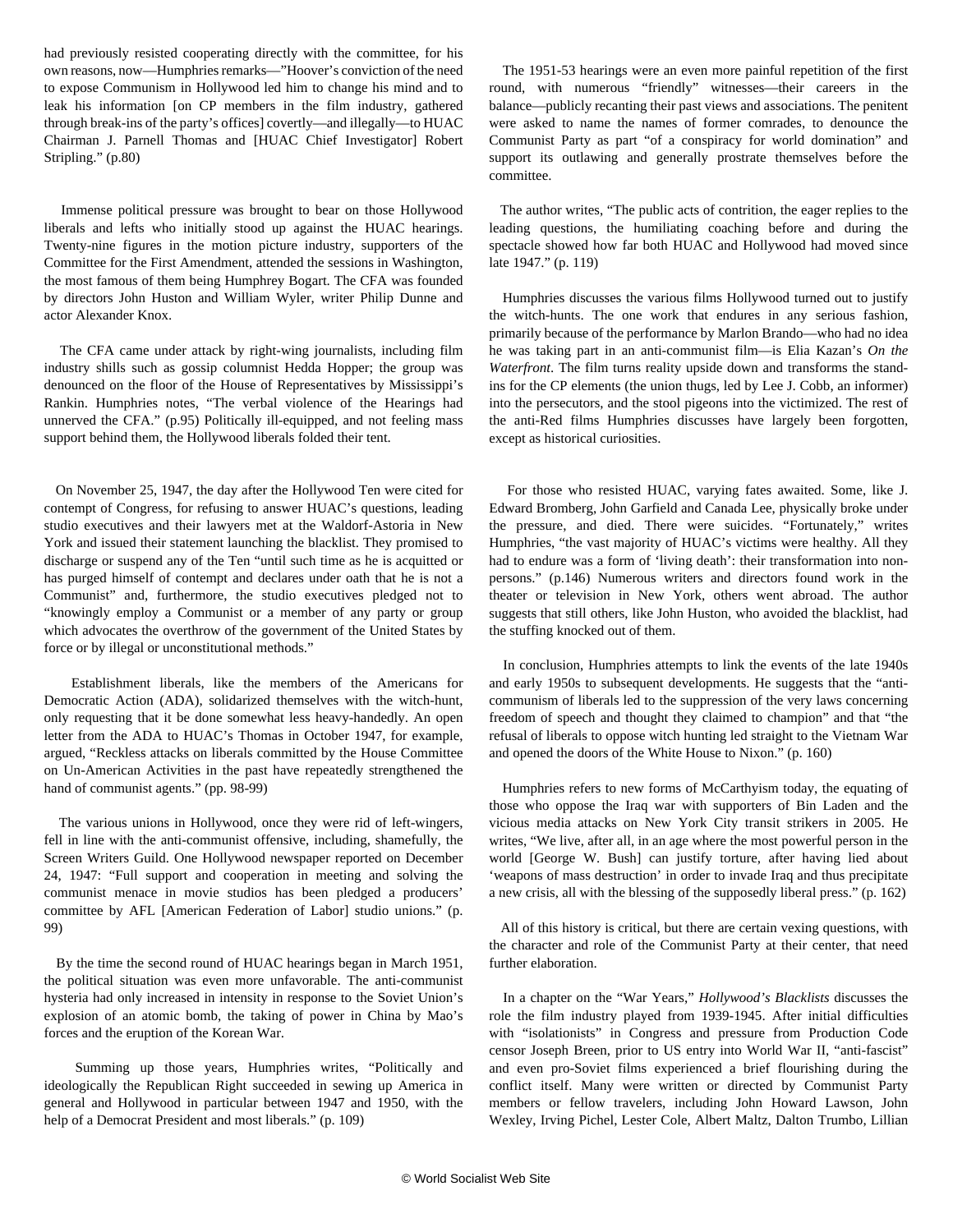Hellman, Edward Dmytryk and others.

 Humphries usefully discusses a number of the wartime films—including *The Man I Married, Four Sons, Action in the North Atlantic, Sahara, Counter-Attack, None Shall Escape, Pride of the Marines, Tender Comrade, Watch on the Rhine, The North Star* and *Till the End of Time*—created by Hollywood left-wingers.

 No doubt the filmmakers sincerely wanted to present to an American audience the horrors and dangers of fascism, the poison of anti-Semitism and race hatred, the need for social solidarity, the power and possibility of popular action against despotism. Many indicated sympathy for the "little fellow who has suffered most" (from a review of *None Shall Escape* in the *Hollywood Reporter*, cited by Humphries, p.54). Some drew a connection between powerful business interests and authoritarian rule.

 The author concludes: "If there is much flag-waving in films made during the war, whether written by future blacklistees or not, there is also much genuine radical thought and, crucially, the belief that certain values and forms of freedom had to be defended, even if that meant fighting so that others might enjoy later what one had oneself."

 This is somewhat weak, and I think Humphries tends to overvalue these films as a group. The attempt, sincere or not, to depict the Second World War as a kind of "people's war" against fascism always rang false in the end because the reality was otherwise. The generally uncritical attitude toward the US and allied war effort; the veneration of Roosevelt (Lawson opened his script for *Action in the North Atlantic*, 1943, with a quote from the Democratic president); the pretense that a united and democratic America was at war against some unfathomable foreign evil; frankly, all too often the beautification of American life—all this had harmful artistic and political consequences.

 Of course, a more direct and forceful critique of American society, or consistently establishing a link between capitalism and fascism, would have come up against the opposition of the studios and the media, but there is little indication that the CP writers felt an all-out battle for such themes was either necessary or advisable. Why should they have? The party's line offered full support for Roosevelt and the "war effort."

 Much of the subsequent devastation of the Hollywood left was bound up with its misinterpretation of the world war and the Democratic administration.

 From the mid-1930s, and especially in the aftermath of the 1936 election, the Communist Party—in the particular form of Popular Frontism conducted by the American Stalinists—offered their open support to the Democrats and Roosevelt. This betrayal meant the subordination of some of the most militant sections of the working class to one of America's two big business parties.

 It must be said as well that the CP and its membership had been profoundly and irretrievably compromised by the crimes of Stalinism. The Moscow Trials, the GPU murders of left-wing elements in Spain, the Stalin-Hitler Pact and other events left them politically vulnerable. In a broader intellectual sense, the CP membership had been largely indifferent to theoretical questions and tended to accept Stalinism as a brand of leftwing American radicalism.

 With the German invasion of the Soviet Union in 1941, the CPUSA became the most rabid pro-war, anti-strike element in the labor movement. It enthusiastically supported the prosecution of the Trotskyists

in 1941 for sedition under the Smith Act, which was later used against the Stalinists themselves. The Communist Party bitterly opposed the miners' strike of 1943 and the mounting offensive for wages in 1944 and 1945. The CP earned the hatred of many workers for their policies during these years.

 While millions went into combat motivated by the desire to defeat Hitler and fascism, World War II, in its social and economic essence, remained an imperialist war, a struggle between great power blocs for the division and re-division of the world. The US, with its vast industrial strength and reserves, could afford Roosevelt's reformist experiments in the 1930s, but that did not make the war aims of the American ruling elite or its plans for the postwar world any less predatory or criminal.

 The CP closed its eyes to the incredible brutality of the Allied forces, including the firebombing of German cities, which produced horrendous civilian casualties. The Stalinists openly endorsed the dropping of atomic bombs on Japan. The *Daily Worker* ran a cartoon on its front page August 9, 1945, celebrating the mass incineration in Hiroshima as part of a "onetwo punch."

 Once the military alliance with the USSR and the role of the CPUSA in mobilizing and maintaining popular support for the war had served their purpose, the mask came off and the grisly visage of American imperialism, now the dominant capitalist power, appeared.

 The Communist Party had promised, on the contrary, a rebirth of democracy, a New Deal on an even grander and more social democratic scale. It had recruited new members on the basis of its support for the war and for "Americanism," and its role as the fiercest and most consistent backer of Roosevelt. Notoriously, the party played "Yankee Doodle" at its meetings, decked its platforms in the US flag and adopted the slogan: "Communism is 20th-Century Americanism."

 This crass opportunism could only help disorient and lull to sleep particularly those in the film industry who had joined during the war, when the CP sought to be part of the political mainstream. As Larry Ceplair and Steven Englund note in their work, *The Hollywood Inquisition*, "The dozens of men and women who entered the Hollywood branches after 1941, however, were more overtly motivated by their 'Americanism' and impelled forward by a leftist brand of patriotism and the wartime alliance of communism and liberal democracy." (pp.183-84)

 Such individuals found it very difficult, if not impossible, to stand up to the immense pressures once the tide turned and the Cold War began.

 Humphries extends a good deal of sympathy to the victims of the witchhunting and that is commendable. However, a justifiable sympathy should not blind anyone to the short-sighted and disastrous character of the political line pursued by the Communist Party, which had far-reaching consequences for the American workers movement.

 The party was a contradictory phenomenon. As we noted, the perennial right-wing contention (and the self-justification of informers like Kazan) that the CP was nothing but an extension of brutal "Kremlin" policy was a stupid police falsehood. Thousands of sincere opponents of American capitalism joined the CP, under conditions of the widespread suffering of the Depression, believing it to be the party of the October Revolution and the vehicle for the social transformation of the US. Many acted heroically and self-sacrificingly, risking their lives in some cases, to organize workers, to fight racism, to combat poverty.